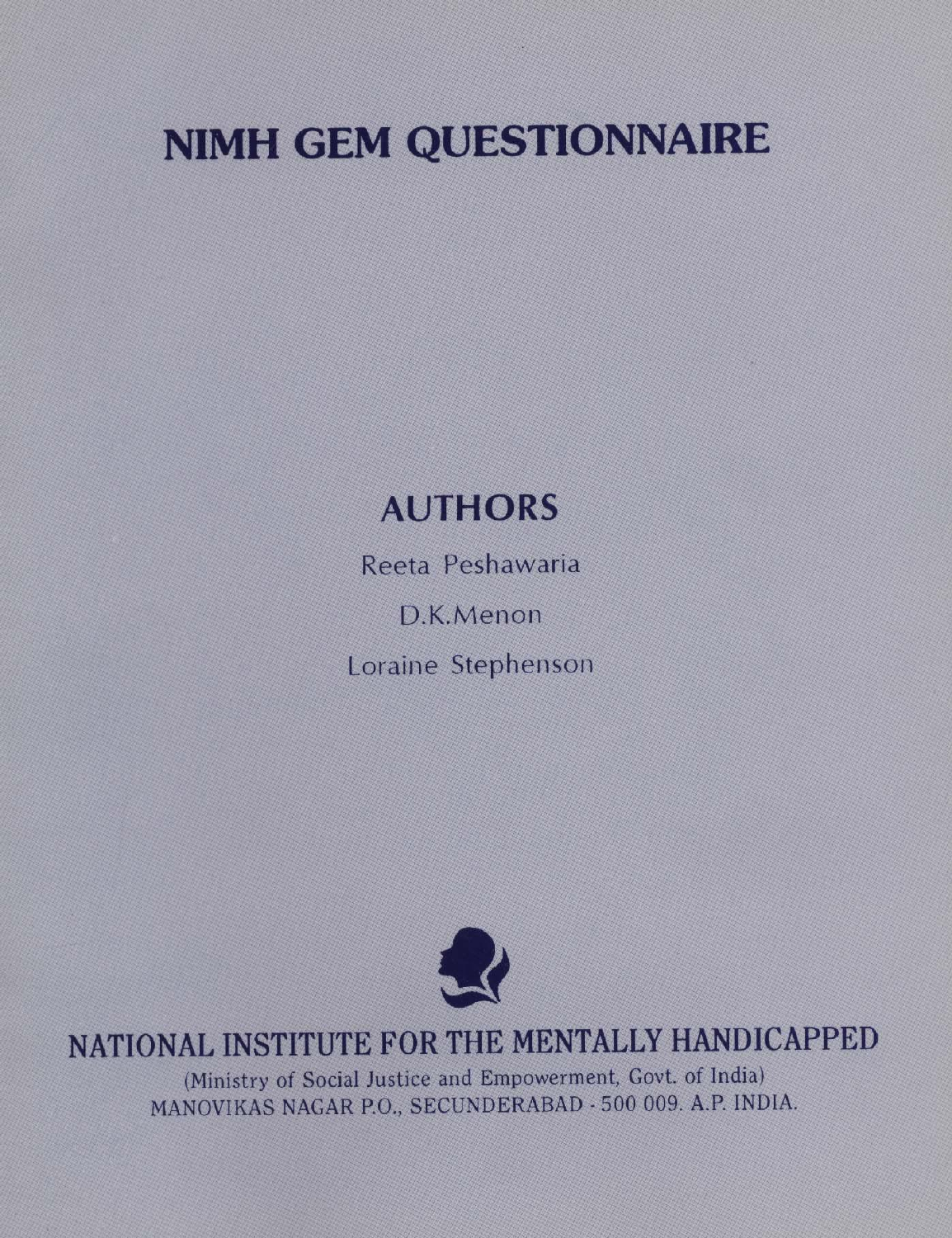# NIMH GEM QUESTIONNAIRE

## **AUTHORS**

Reeta Peshawaria

D.K.Menon

Loraine Stephenson



### NATIONAL INSTITUTE FOR THE MENTALLY HANDICAPPED

(Ministry of Social Justice and Empowerment, Govt. of India) MANOVIKAS NAGAR P.O., SECUNDERABAD - 500 009. A.P. INDIA.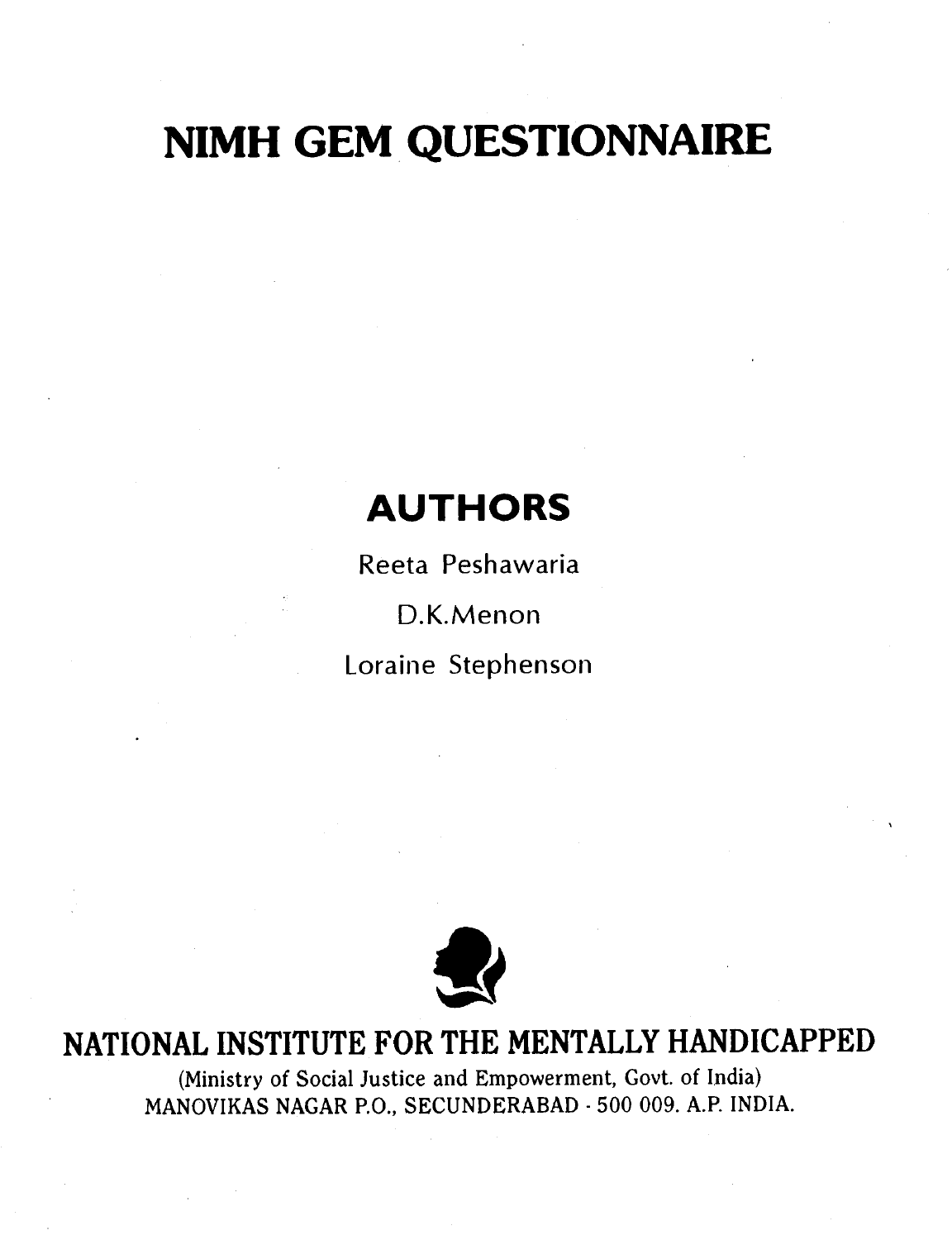# National Institute for the Mentally Handicapped (NIMH) Manovikasnagar, Secunderabad-500 009, A. P. India.

#### ISBN 81-86594-19-1

October, 2000.

All rights reserved

Printed at: Sree Ramana Process, 1-7-270, S.D. Road, Secunderabad - 500 003. Ph : 040-7811750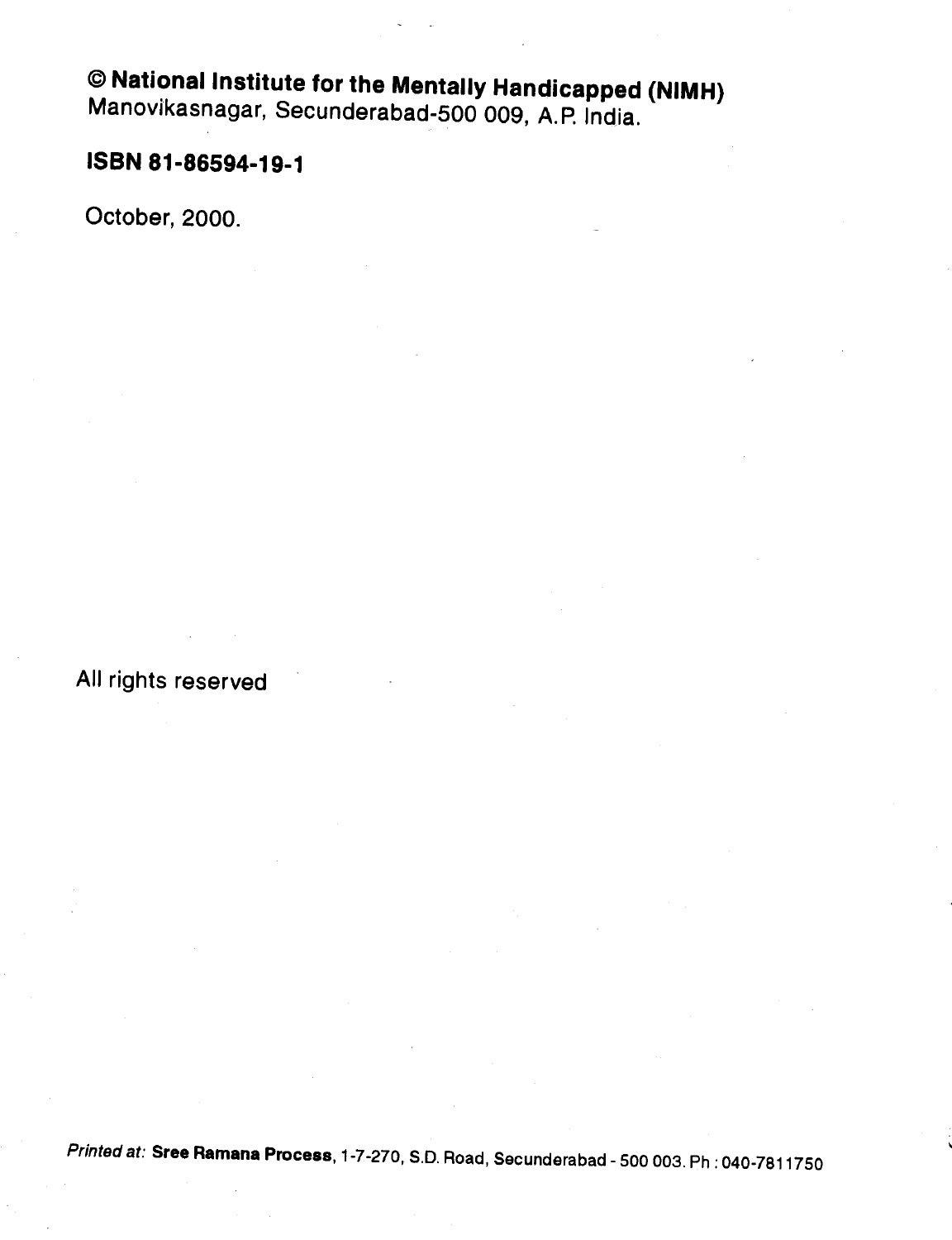# INTRODUCTION

It is necessary to assess level of awareness amongst general public towards mental retardation, It is equally important to find out if parents having children with mental retardation have misconceptions. Such assessment is necessary to launch awareness program in the community. For any community based rehabilitation program, it is important to demonstrate change in the level of awareness or change in the attitude of people towards mental retardation. Hence, there is a need to develop a tool which can systematically make this assessment and be sensitive enough to changes which can occur over a period of time with intervention or the impact of awareness campaign.

The need was felt to develop NIMH-GEM questionnaire for the following reasons:

- 1. To measure level of awareness amongst parents, family members and general public towards the condition of mental retardation.
- 2. To develop an instrument that is sensitive to record misinformation and misconceptions held by general community with reference to the social cultural conditions prevalent in India.
- 3. To develop an instrument that can give guidelines on the thrust areas to be taken up in awareness campaign or an intervention program or a training program designed to enhance knowledge about mental retardation.
- 4. To develop an instrument that reliably assesses misconceptions held by parents so that a guidance and counselling program could be designed to help the parents overcome these misconceptions.

#### METHODOLOGY

DEVELOPMENT OF NIMH-GEM QUESTIONNAIRE Misconceptions expressed by parents were compiled from consecutive case records of 100 clients with mental retardation who attended general services of NIMH during the year 1985. These statements were classified into 3 categories of general information, etiology and management. It was observed that 29 out of 100 parents had reported some misconceptions as shown in table 1. Table 2 gives the rank order about endorsement of these statements by 29 parents.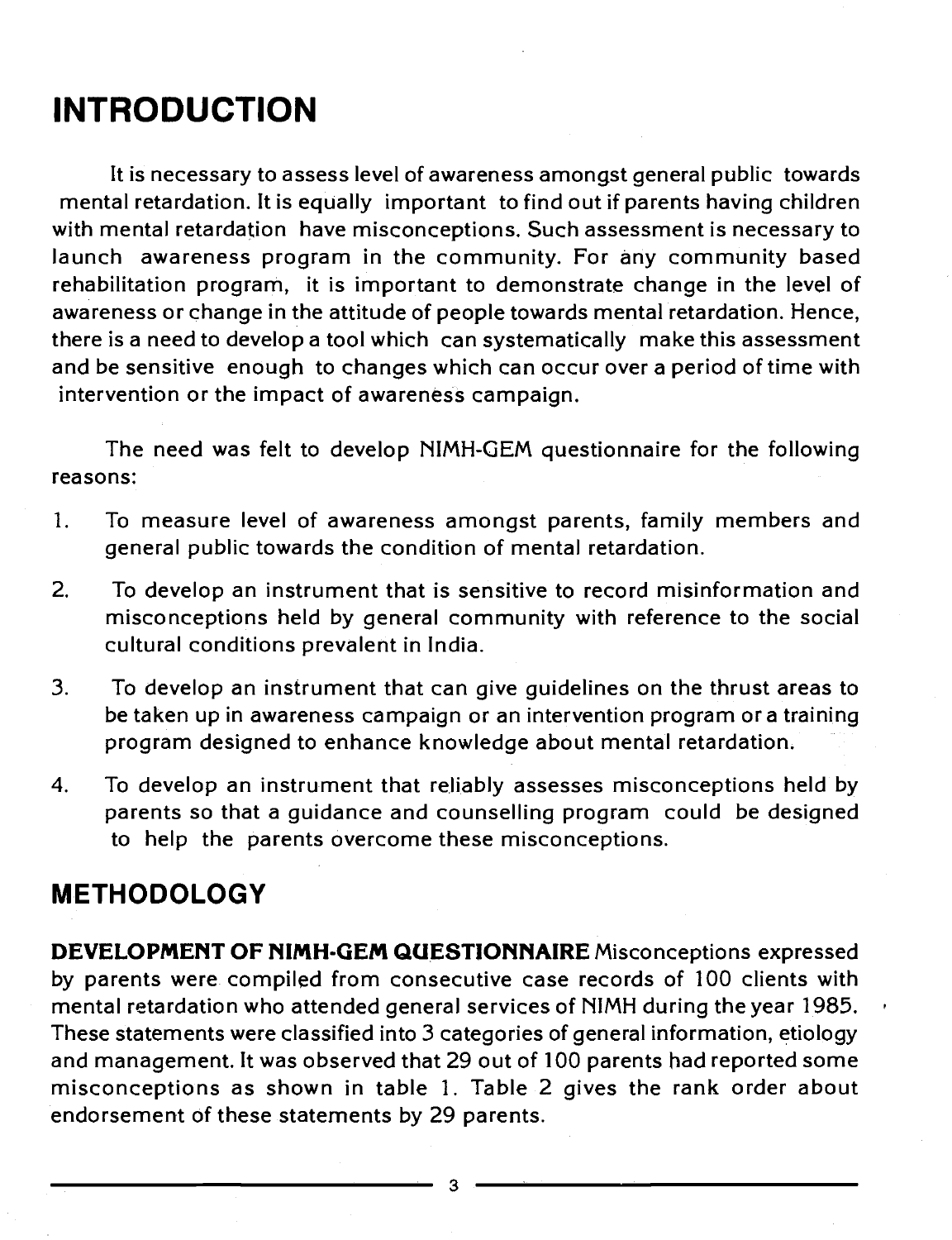#### PARENTS AND MISCONCEPTIONS

| Total No. of<br>cases | No. of cases with<br>misconceptions | No. of cases without<br>misconceptions | Total |  |
|-----------------------|-------------------------------------|----------------------------------------|-------|--|
| '00'                  |                                     |                                        | 100.  |  |

#### TABLE 2

#### MISCONCEPTIONS AMONGST 29 PARENTS

| S.No.          | <b>MISCONCEPTIONS</b>                                     | No. of cases |
|----------------|-----------------------------------------------------------|--------------|
| 1.7            | Fate, destiny, luck                                       | 13           |
| 2.             | Evil spirit, black magic                                  | 4            |
| 3.             | The child will improve with age even without intervention | 4            |
| 4.             | Belief that total cure is possible                        | 2            |
| 5.             | Marriage helps in curing                                  |              |
| 6.             | Denial that the child has any deficiency                  |              |
| 7 <sub>1</sub> | Lack of feeding on mothers milk during infancy            |              |
| 8.             | Medicines will cure the condition                         |              |
| 9.             | Psychological trauma                                      |              |
| 10.            | Physical weakness causes MR                               |              |

An attempt was made to find out the relationship between father's age and misconceptions, mother's age and misconceptions, father's education, mother's education in relation to misconceptions, misconceptions and religion, rural-urban status and severity of mental retardation as reported in tables 3 to 9.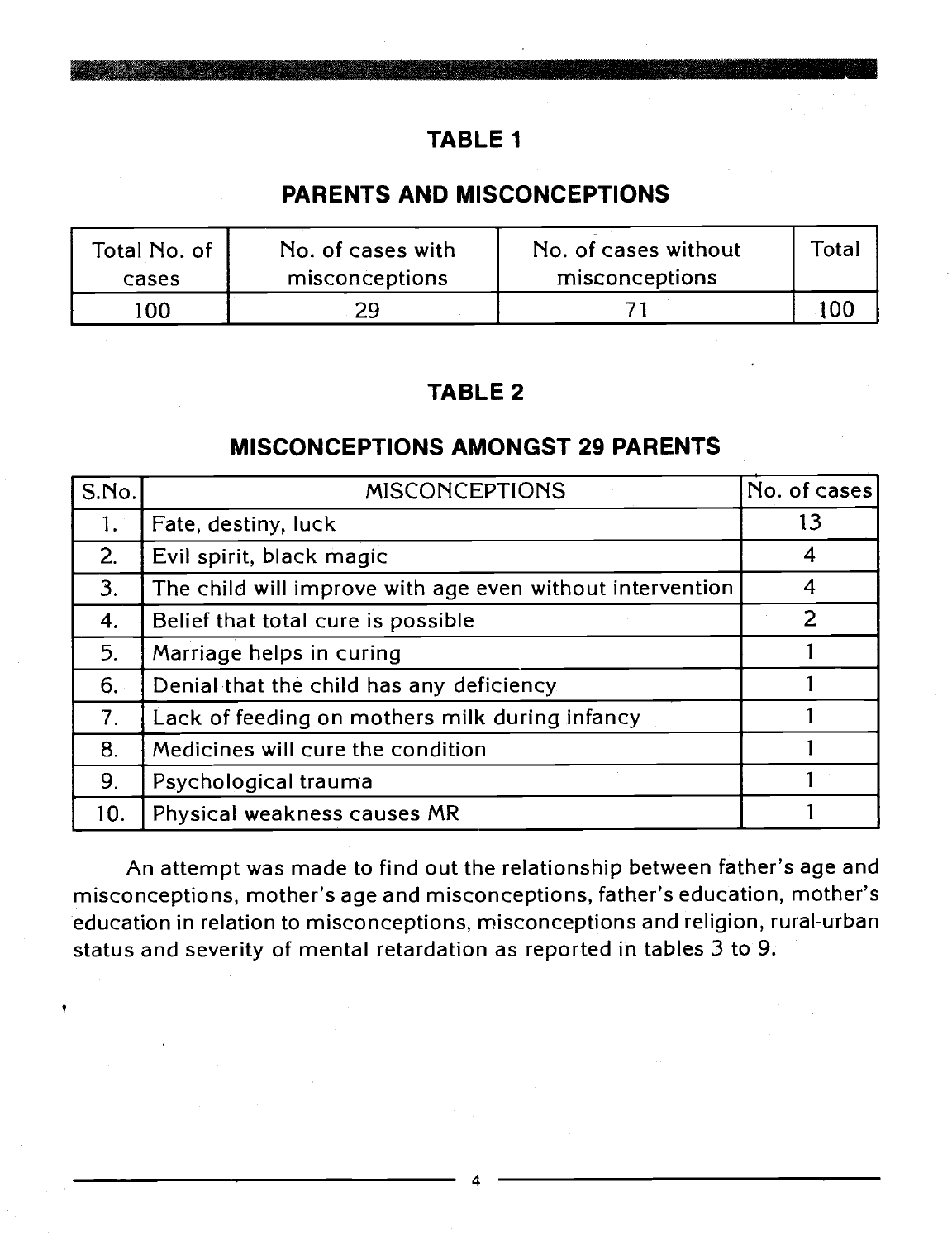#### FATHERS AGE AND MISCONCEPTIONS

|                                | 20-29                 | 30-39                 | 40-49      | $50+$ | Total |
|--------------------------------|-----------------------|-----------------------|------------|-------|-------|
|                                | <b>V<sub>rs</sub></b> | <b>V<sub>rs</sub></b> | <b>Vrs</b> |       |       |
| Fathers with misconceptions    |                       |                       | 10         | 12    | 27    |
| Fathers without misconceptions |                       | 29                    | 26         |       | 67    |
| Total                          |                       | 33                    | 36         | 21    | 94    |

X2 = 12.767 Significant level .001

#### TABLE 4

#### MOTHERS AGE AND MISCONCEPTIONS

|                               | 20-29                 | 30-39      | 40-49                 | $50+$ | Total |
|-------------------------------|-----------------------|------------|-----------------------|-------|-------|
|                               | <b>V<sub>rs</sub></b> | <b>Vrs</b> | <b>V<sub>rs</sub></b> |       |       |
| Mothers with misconception    |                       | u          | 12                    |       | 29    |
| Mothers without misconception | 18                    | 33         | 15                    | 5     |       |
| Total                         | 24                    | 42         | 27                    |       | 100   |

X2 = 4.478 Not Significant

#### TABLE 5

#### FATHERS EDUCATION AND MISCONCEPTIONS

|                                       | Illiterate |    | Matric   Inter +   Gradua- |      | Total |
|---------------------------------------|------------|----|----------------------------|------|-------|
|                                       |            |    | Diplomal                   | tion |       |
| <b>Fathers with misconceptions</b>    |            |    |                            |      | 27    |
| <b>Fathers without misconceptions</b> |            | 19 | 16                         | 25   | 67    |
| <b>Total</b>                          | 15         | つら |                            | 33   |       |

X2 = 5.197 Not Significant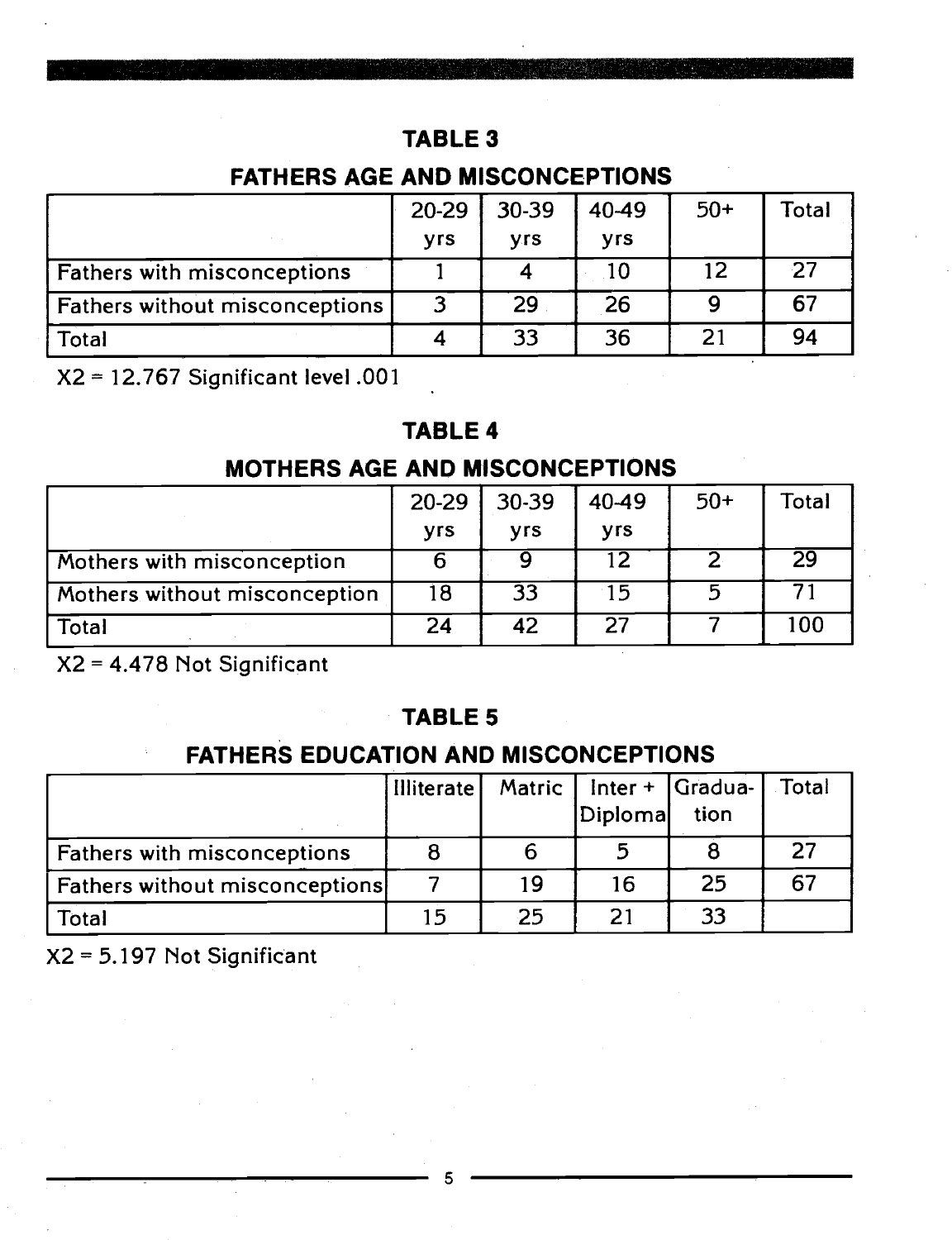#### MOTHERS EDUCATION AND MISCONCEPTIONS

|                                | <b>Illiterate</b> | Matric | Diplomal | $Inter +  Gradua-$<br>tion | Total |
|--------------------------------|-------------------|--------|----------|----------------------------|-------|
| Mothers with misconception     | 14                | 14     |          |                            | 29    |
| Mothers without misconceptions |                   | 46     |          |                            |       |
|                                | 25                | 60     |          |                            | 100   |

X2 = 11.896 Significant level .01

#### TABLE 7

#### **MISCONCEPTIONS AND RELIGION**

|                                | Hindu | <b>Muslim</b> | <b>Others</b> | Total |
|--------------------------------|-------|---------------|---------------|-------|
| Parents with misconceptions    | 20    |               |               | 29    |
| Parents without misconceptions | 59    |               |               |       |
| Total                          | 79    | 16            |               | 100   |

X2 = 6.883 Significant level .05

#### TABLE 8

#### AREA SETTING OF PARENTS

|                                | Rural | <b>Urban</b> | Total |  |
|--------------------------------|-------|--------------|-------|--|
| Parents with misconceptions    |       | 24           | 29    |  |
| Parents without misconceptions |       | 62           |       |  |
| Total                          | 14    | 86           | 100   |  |

X2 = 0.355 Not Significant

#### TABLE 9

#### MISCONCEPTIONS AND DEGREE OF RETARDATION

|                                | Mild | Moderate | <b>Severe</b> | Total |
|--------------------------------|------|----------|---------------|-------|
| Parents with misconceptions    |      |          |               | 29    |
| Parents without misconceptions | 20   |          | 20            |       |
| Total                          | つフ   | 42       |               | 100   |

X2 = 0.9 18 Not Significant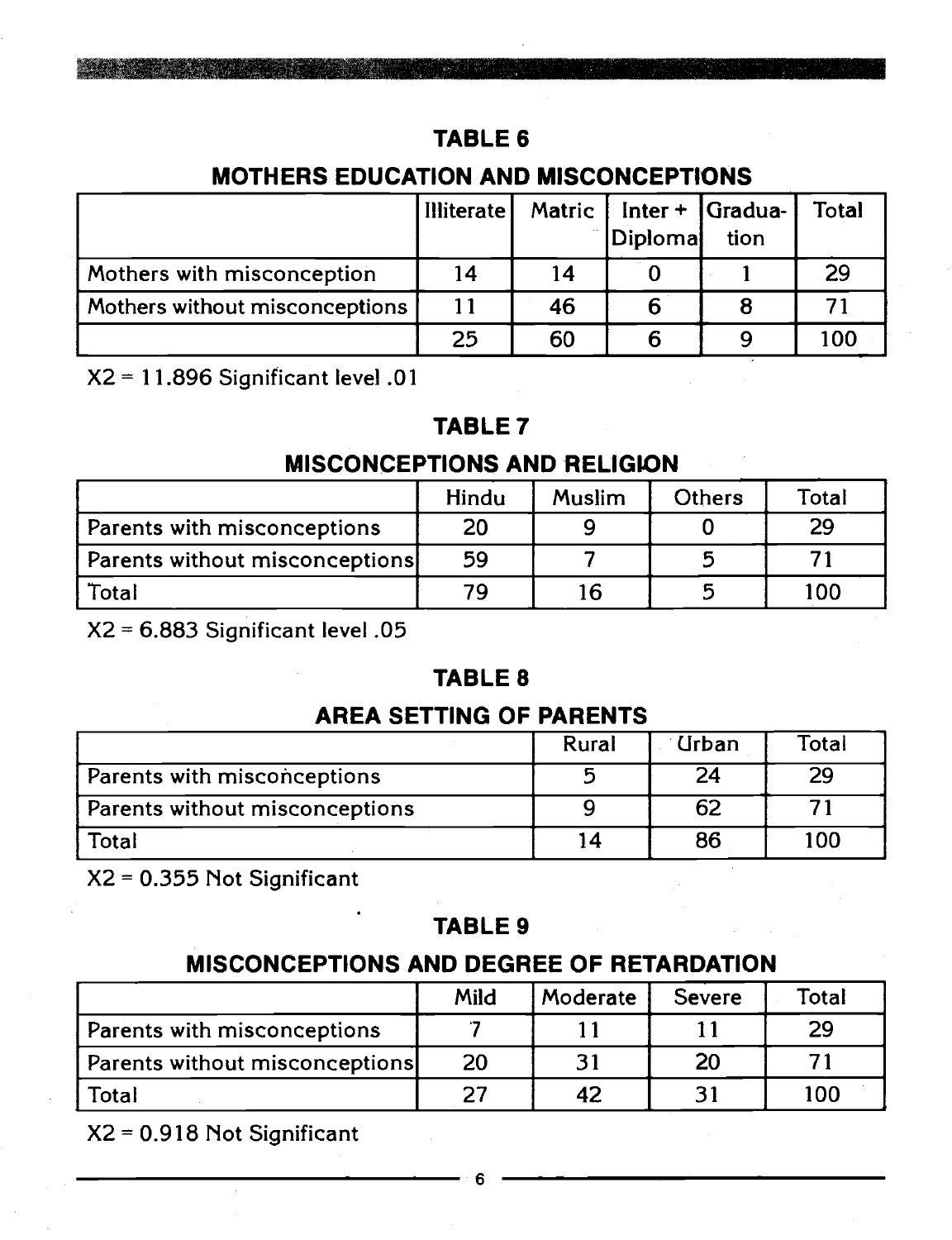It was observed that father's age had significant relationship with misconceptions, higher the age greater were the chances having misconceptions, while there was no relationship between mother's age and misconceptions. Mother's education played a crucial role in determining the presence or absence of misconception. It was observed that greater the literacy amongst mothers less were the chances of having misconceptions while no significant association was found between father's education and misconceptions. Similarly, there was no association between misconceptions and religion as reported in table 7. There was no significant association between rural urban status and misconception, however parents from urban areas had marginally reported larger number of misconceptions. As regards severity of mental retardation again there was no significant association with misconceptions.

ITEM POOL Apart from the search from the case records, misconceptions towards mental retardation held by general public or parents were also collected from other sources like information pamphlets, journals and manuals. An item pool of 33 statements in English language was made which was administered to 50 persons which included 36 parents having a child with mental retardation and 14 primary school teachers. This draft questionnaire was administered with a view to find out whether the statement is simple enough that parents can understand the contents easily and also to find out which of the items may not perform satisfactorily. Out of 33 items 3 items failed to reach the endorsement rate of 60% and above which were excluded. Language of some of the statements was modified keeping in view the difficulties expressed by the respondents with regard to language and content of the statements.

FORMAT OF NIMH-GEM QUESTIONNAIRE The NIMH-GEM questionnaire has 30 items divided into 3 sections namely general information(G), etiology (E) and management (M). The items are stated in the form of a statement and the respondent is expected to indicate whether he/she agrees with the statement or no. If the respondent agrees with the statement he/she is expected to answer by making a circle with pen/pencil on "yes". If the respondent does not agree with the statement, he/she is expected to encircle "no". The items are jumbled up.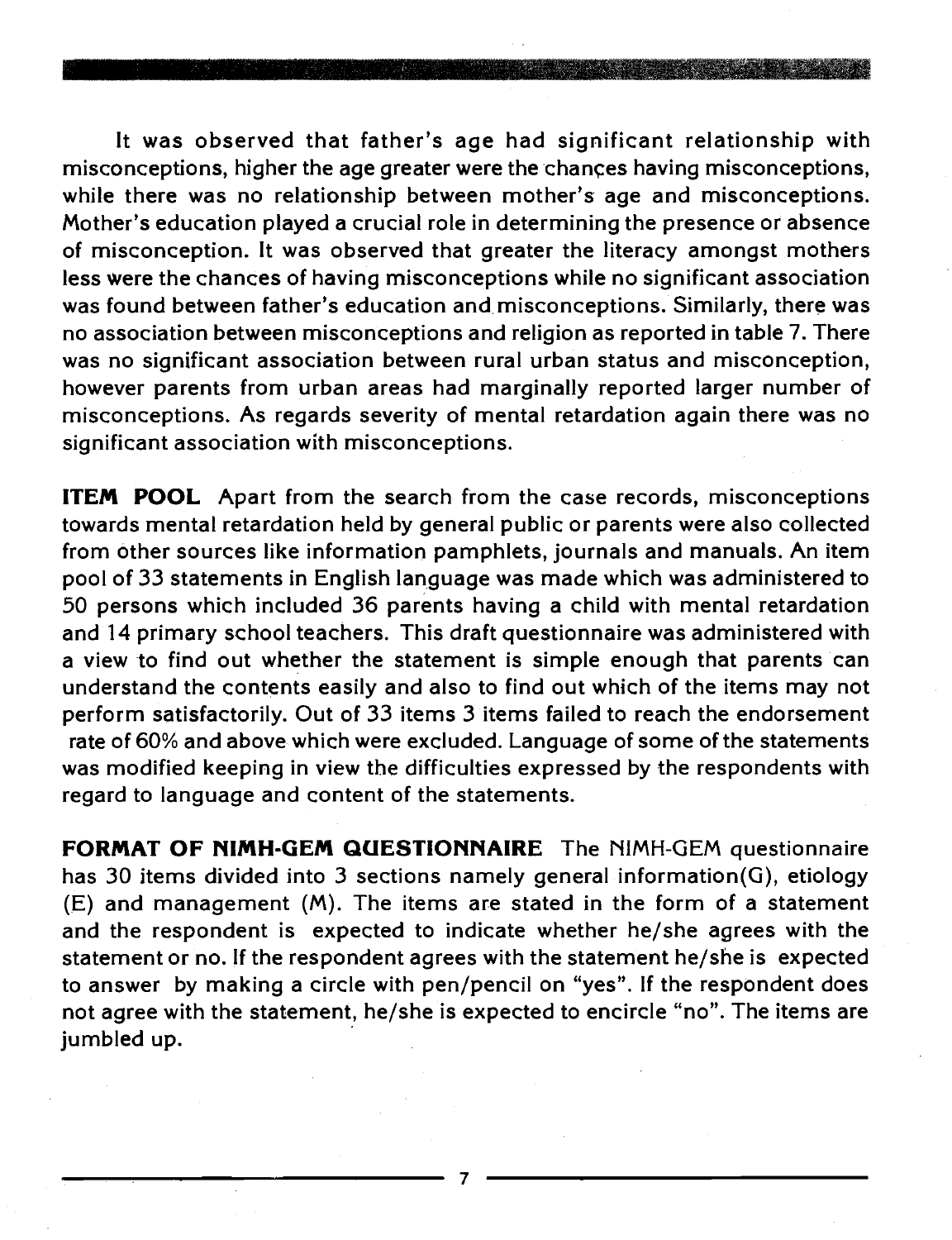There are 11 items in the category of general information, 9 items on etiology and 10 items on management aspects. NIMH-GEM Questionnaire in English, Hindi and Telugu are appended in this booklet.

TRANSLATION The original questionnaire was prepared in English language. In order to ensure wider application in the general public, the questionnaire was translated into English and Telugu languages by bilingual experts. The accuracy of translation was checked by retranslating Hindi or Telugu version into English language. The language was considered satisfactory when two experts who developed the original questionnaire ensured that the retranslated version closely matched the original English version.

ADMINISTRATION AND SCORING The questionnaire can be administered individually in one to one situation, however, the NIMH-GEM questionnaire can also be administered in group setting. The instructions given in the beginning of the questionnaire are self explanatory, therefore, in group situations a literate person can give response to the statements by encircling 'yes' or 'no' responses to indicate whether he agrees or does not agree with the statement. In the case of illiterate respondent, it is appropriate that the statements are read out to the<br>respondent and his/her opinion be recorded by the person administering the questionnaire. Each statement is given a score of 1 given in the direction of misconception. For example, if the respondent says 'yes' to the statement no.13 'mental retardation is due to fate or karma' a score of 1 is given. Similarly, when the respondent gives 'yes' to the statement no.18 'mental retardation is caused as an effect of lunar eclipse at the time of pregnancy or birth of the child', a score of 1 is given. NIMH-GEM Questionnaire has 30 items. Items I to 11 identify misconceptions related to general information on mental retardation, item 12 to 20 on etiology and item 21 to 30 on management of mental retardation. The higher the scores the higher the misconceptions regarding the condition of mental retardation.

FINAL TRY OUT AND VALIDITY In this study, NIMH-GEM questionnaire was administered to 100 parents having a child with mental retardation, 100 adults from general public not having any association with mental retardation, 50 primary school teachers from regular schools and 25 professionals engaged in providing special education and rehabilitation services to persons with mental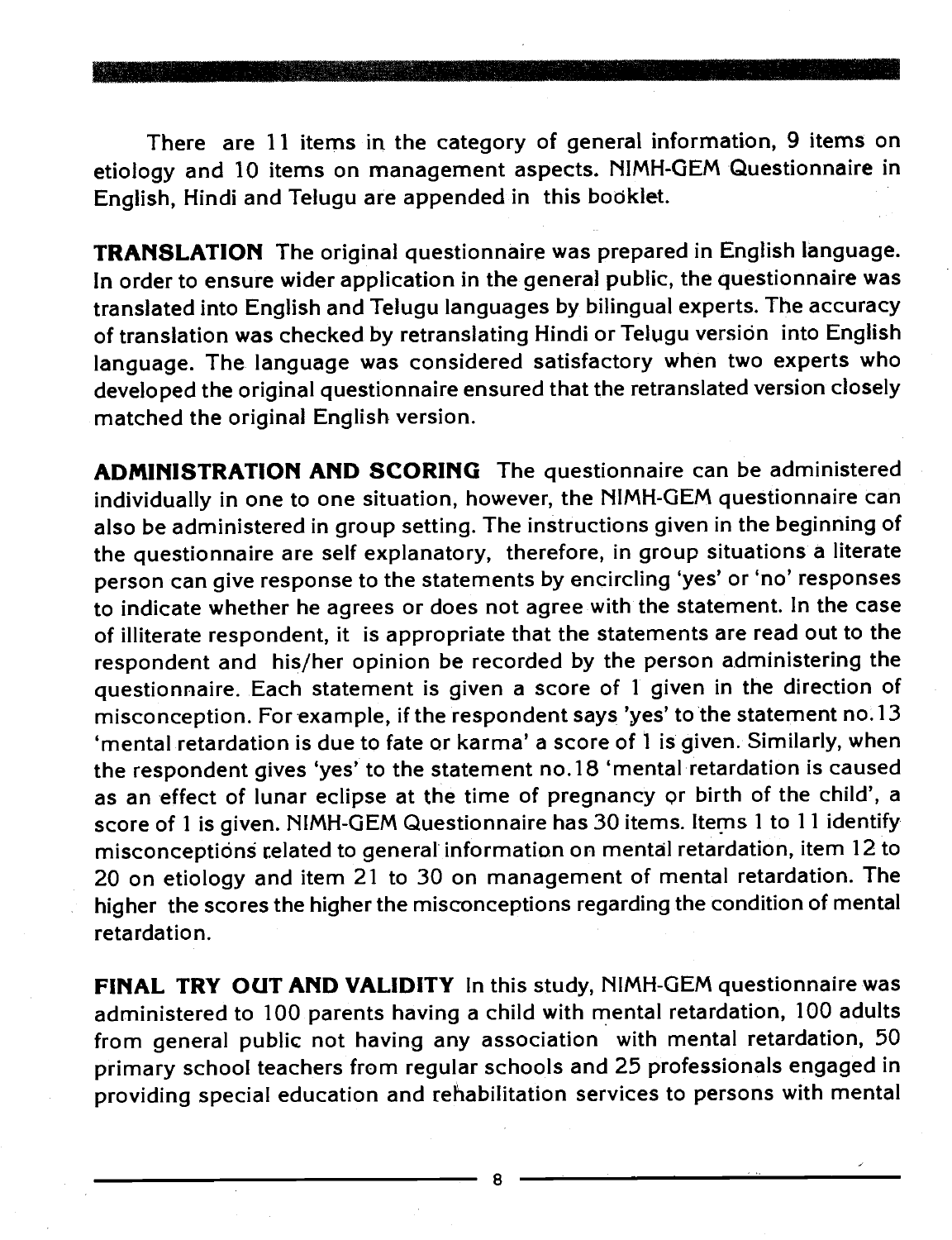retardation. Misconception scores were obtained in four groups i.e. parents, general public, school teachers and professionals as given in table 10.

#### TABLE 10

#### MISCONCEPTION SCORES ON NIMH-GEM QUESTIONNAIRE

| <b>GROUP</b>    | N   | <b>MEAN</b> | <b>SD</b> |
|-----------------|-----|-------------|-----------|
| Parents         | 100 | 10.71       | 4.05      |
| General public  | 100 | $10.64 +$   | 4.63      |
| School teachers | 50  | 9.00        | 3.39      |
| Professionals   | 25  | 0.56        |           |

Professionals were expected to have least number of misconceptions as compared to the remaining 3 groups who are not exposed to mental retardation. Surprisingly, parents having a child with mental retardation compared favourably with general public and school teachers not exposed to scientific study of mental retardation. This was understandable as these parents had attended the general services at NIMH for the first time and therefore were not expectes to have undergone guidance and counselling which could have reduced their misconception score.

As the NIMH-GEM questionnaire was designed to elicit misconceptions amongst parents, teachers and general public, given in table 11 please find percentage endorsement obtained by parents. Keeping in view the diversity in endorsement of misconceptions, the NIMH-GEM questionnaire really measured what it purported to measure as can be seen in table 11.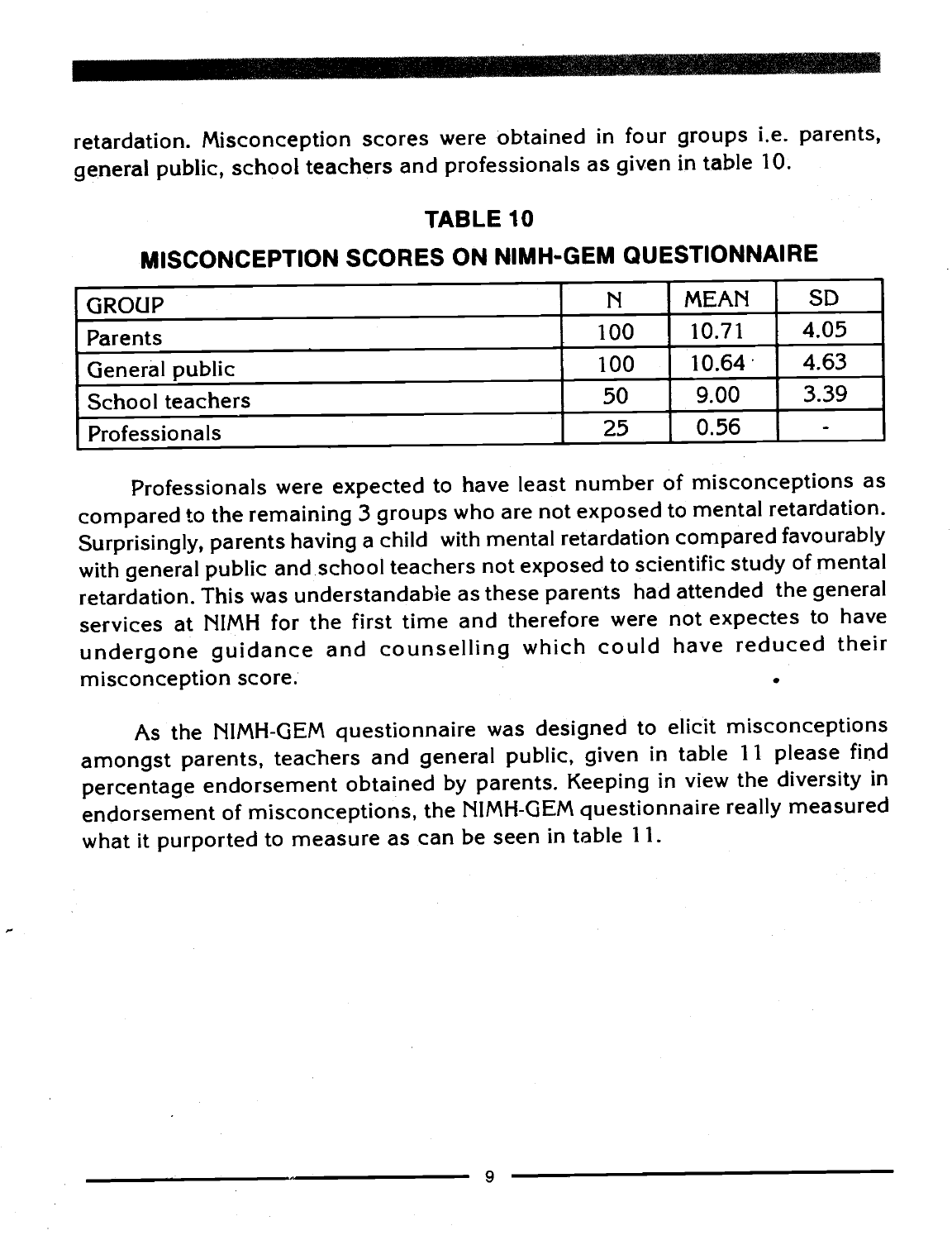#### ENDORSEMENTS ON SELECTED ITEMS ON NIMH-GEM QUESTIONNAIRE

| <b>ITEMS</b>                                 | % Endorsement by<br>parents $(N=100)$ |
|----------------------------------------------|---------------------------------------|
| As infectious disease                        | 18                                    |
| As mental illness                            | 53                                    |
| Can be fully cured                           | 74                                    |
| Due to fate or karma                         | 60                                    |
| Marriage can cure                            | 48                                    |
| Will become normal as he grows up            | 76                                    |
| Born due to sins of parents                  | 50                                    |
| Residential school is the only solution      | 77                                    |
| Involvement of parents essential in training | 03                                    |

RELIABILITY Split half (odd even split) reliability for NIMH- GEM questionnaire using Spearman Brown profecy formula after correction was observed to be .66.

Test-retest reliability was computed by comparing scores of 15 parents by readminstering the NIMH-GEM questionnaire in a span ranging from 10 days to 14 days. Test-retest reliability was found to be 0.86.

Thus the NIMH-GEM questionnaire can be taken as safe and reliable instrument to measure misconceptions in parents of mentally retarded children, school teachers and general public.

APPLICABILITY To make sure that this instrument can be used in rural as well as urban areas, the analysis on NIMH-GEM questionnaire was obtained using rural and urban groups of general public as shown in table 12.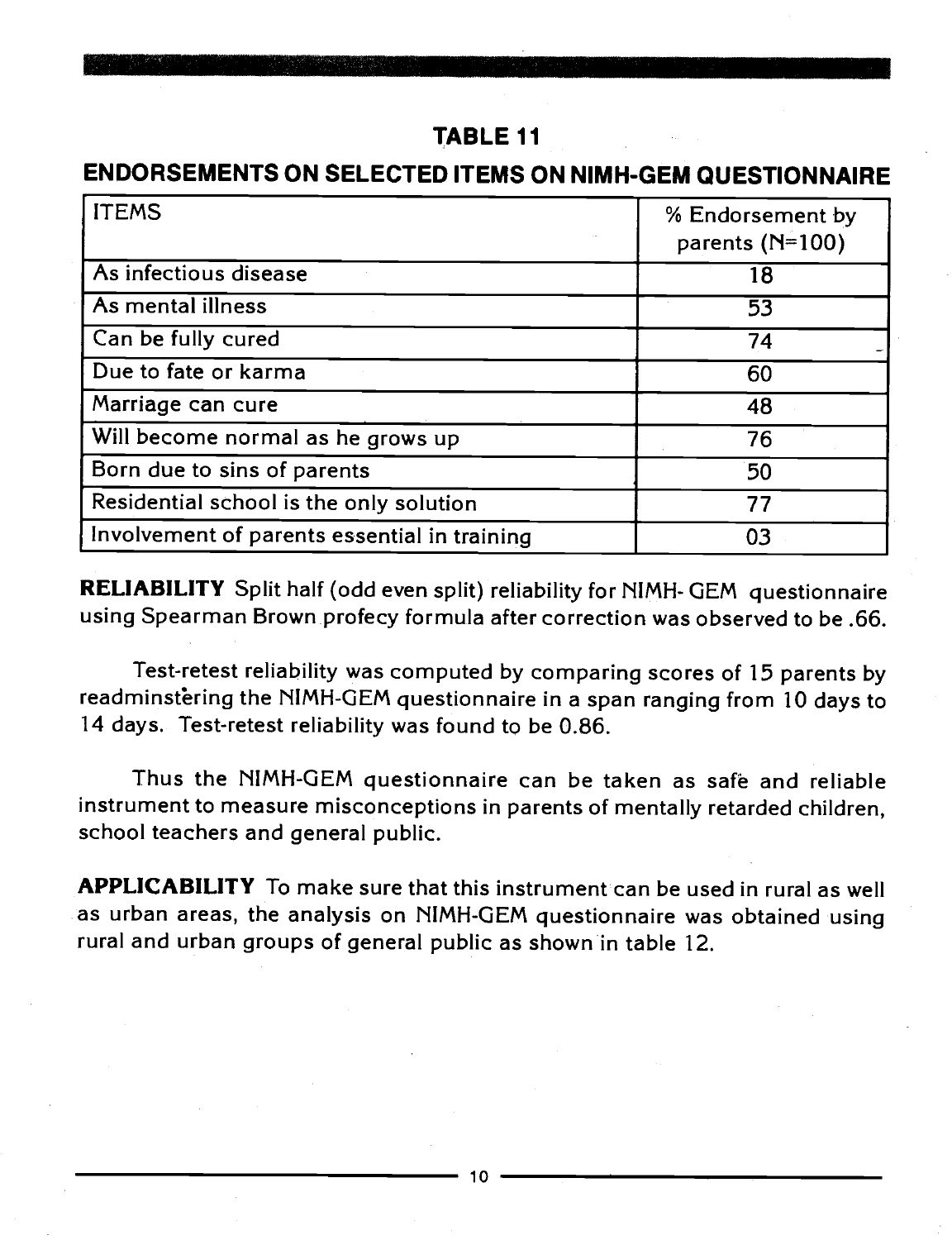#### GENERAL PUBLIC : RURAL VERSUS URBAN NIMH-GEM SCORES

| GROUP                |      | F    | M    | <b>MEAN SCORE</b> |
|----------------------|------|------|------|-------------------|
| (50)<br>  Rural      | 5.92 | 2.66 | 4.02 | 12.24             |
| <b>Urban</b><br>'50) | 3.96 | 2.08 | 3.0  | 9.04              |

It was observed that adults drawn from general public from the rural areas had greater misconception score as compared to those from the urban areas. This is in the expected direction, keeping in view the fact that general level of education and awareness is higher amongst urban adults as compared to their rural counterparts.

\* \* \*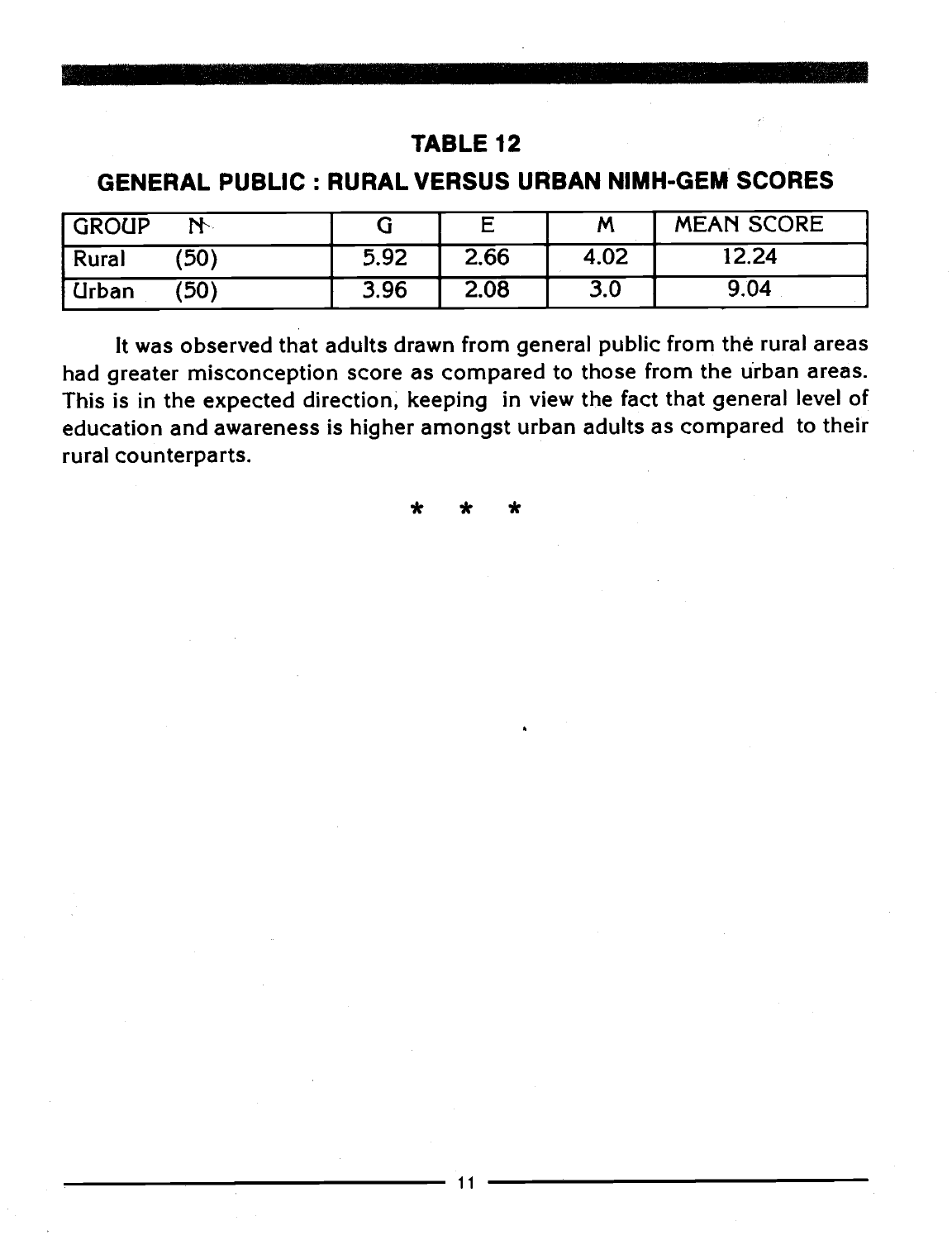#### NATIONAL INSTITUTE FOR THE MENTALLY HANDICAPPED MANOVIKAS NAGAR P.O., SECUNDERABAD -500 009. A.P. INDIA.

#### NIMH - GEM QUESTIONNAIRE

#### Instructions

As you well know that some persons are very intelligent while some are average and some below the average in intelligence. When the intelligence of a person is exceptionally below the average this condition is known as mental retardation or mental handicap. In Hindi this condition is known as मन्द बुद्धि and in Telugu మందబుది.

The following 30 statements are given, relating to the mentally retarded or mentally handicapped persons in general and do not pertain to any particular individual. If you agree with the statement, please encircle 'YES' and if you do not agree with the statement, please encircle 'NO'. It is important that you complete the questionnaire quickly.

| The problem of mental retardation is found only in<br>children.                 | <b>YES</b> | NO.            |
|---------------------------------------------------------------------------------|------------|----------------|
| Individual differences exist among mentally<br>retarded persons.                | <b>YES</b> | <b>NO</b>      |
| Mental retardation is an Infectious disease.                                    | <b>YES</b> | N <sub>O</sub> |
| Some of the mentally retarded persons can be as<br>energetic as normal persons. | <b>YES</b> | NO.            |
| Mentally retarded persons are able to manage<br>themselves to some degree.      | <b>YES</b> | NO             |
|                                                                                 |            |                |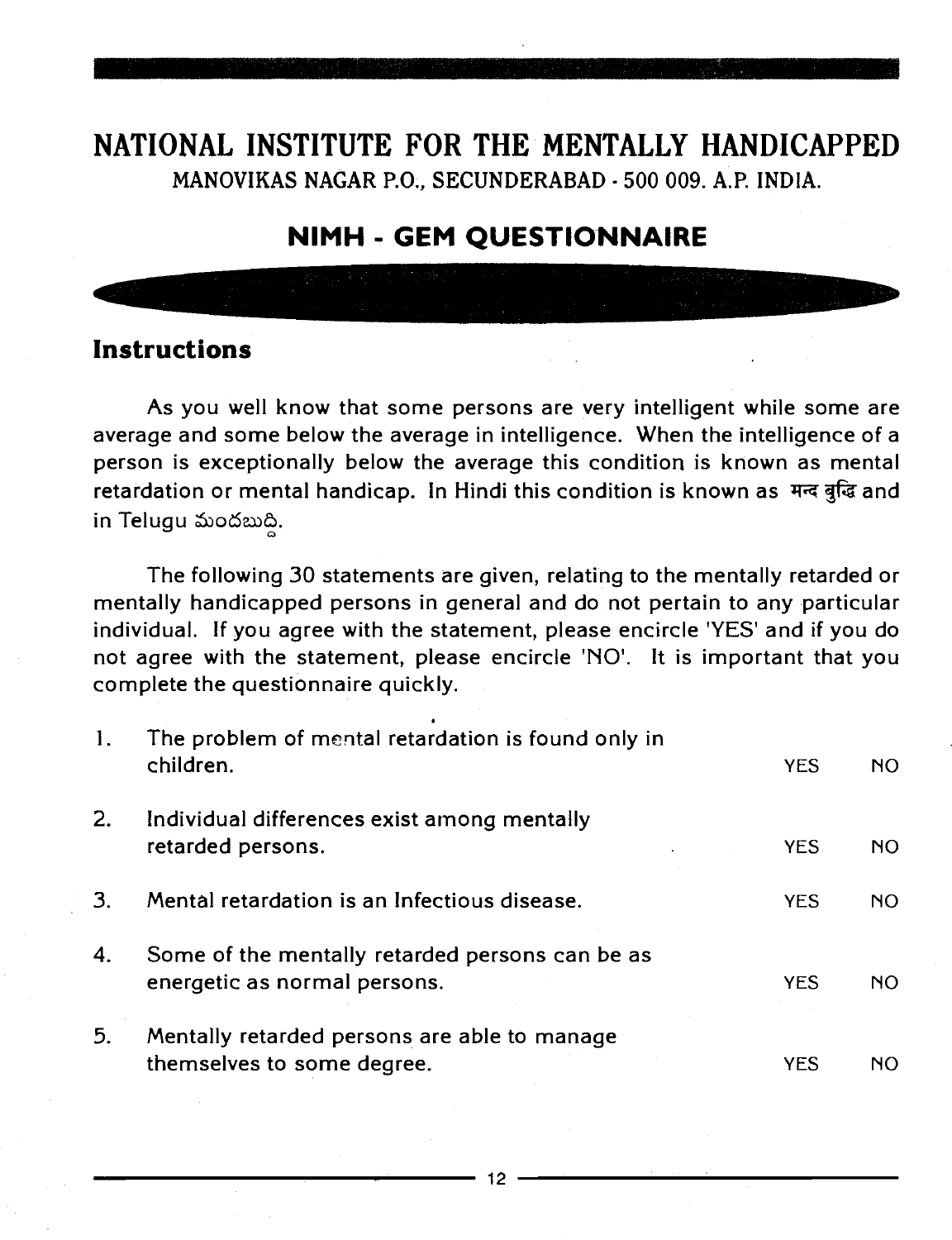| 6.  | Mental retardation is mental illness.                                                                                                                                                                 | <b>YES</b>  | NO.       |
|-----|-------------------------------------------------------------------------------------------------------------------------------------------------------------------------------------------------------|-------------|-----------|
| 7.  | Mentally retarded persons can be fully cured.                                                                                                                                                         | <b>YES</b>  | <b>NO</b> |
| 8.  | Most of the mentally retarded individuals can become<br>capable of helping other persons in simple tasks.                                                                                             | <b>YES</b>  | <b>NO</b> |
| 9.  | As the mentally retarded child grows up he would<br>gradually become normal.                                                                                                                          | $\cdot$ YES | <b>NO</b> |
| 10. | Mentally retarded persons usually remain unhappy.                                                                                                                                                     | <b>YES</b>  | <b>NO</b> |
| 11. | The problem of mental retardation does not exist in<br>our society.                                                                                                                                   | <b>YES</b>  | <b>NO</b> |
| 12. | The condition of mental retardation may not<br>always be transmitted from parents to children but<br>can also be caused by factors during pregnancy, after<br>birth, during childhood or adolescence. | <b>YES</b>  | NO        |
| 13. | Mental retardation is due to fate or Karma.                                                                                                                                                           | <b>YES</b>  | <b>NO</b> |
| 14. | Children suffering from fits may not suffer from<br>mental retardation.                                                                                                                               | <b>YES</b>  | <b>NO</b> |
| 15. | A mentally retarded child is born due to the sins of parents.                                                                                                                                         | <b>YES</b>  | <b>NO</b> |
| 16. | Mentally retarded individuals are disobedient.                                                                                                                                                        | <b>YES</b>  | <b>NO</b> |
| 17. | Mental retardation is due to black magic or spells.                                                                                                                                                   | <b>YES</b>  | <b>NO</b> |
| 18. | Mental retardation is caused as an effect of Lunar<br>ecilpse at the time of pregnancy or birth of the child.                                                                                         | <b>YES</b>  | NO        |
| 19. | Accidents, high fever, fits, causing brain damage in<br>childhood may cause mental retardation.                                                                                                       | <b>YES</b>  | <b>NO</b> |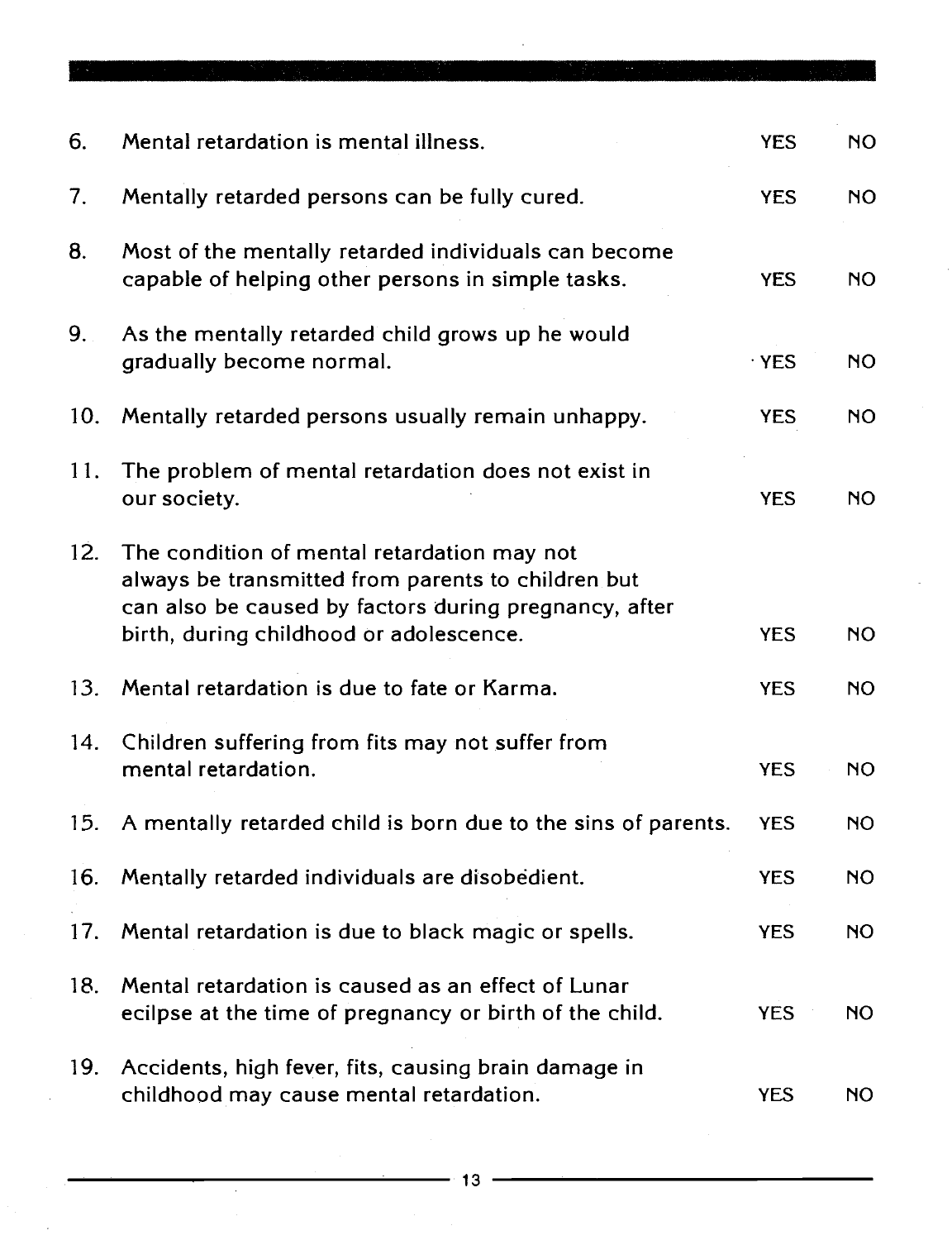| 20. | Malnutrition in pregnant women can cause mental                                                                 |            |           |
|-----|-----------------------------------------------------------------------------------------------------------------|------------|-----------|
|     | retardation.                                                                                                    | <b>YES</b> | <b>NO</b> |
| 21. | Medicines only can cure mental retardation.                                                                     | <b>YES</b> | <b>NO</b> |
| 22. | The mentally retarded individuals require continuous<br>training to learn various simple activities.            | <b>YES</b> | <b>NO</b> |
| 23. | Marriage can cure a mentally retarded person.                                                                   | <b>YES</b> | <b>NO</b> |
| 24. | Many of the mentally retarded persons are capable<br>of looking after their basic needs.                        | <b>YES</b> | <b>NO</b> |
| 25. | Traditional healers, poojaries can cure mentally<br>retarded persons.                                           | <b>YES</b> | <b>NO</b> |
| 26. | The only solution to the problem of mentally retarded<br>person is to put him in a residential school / hostel. | <b>YES</b> | <b>NO</b> |
| 27. | Involvement of the parents is essential in the training<br>of the mentally retarded child.                      | <b>YES</b> | <b>NO</b> |
| 28. | Mentally retarded individuals will not improve without<br>any amount of training.                               | <b>YES</b> | <b>NO</b> |
| 29. | A mentally retarded individual can become as capable<br>as a normal individual.                                 | <b>YES</b> | <b>NO</b> |
| 30. | Love alone will not benefit a mentally retarded<br>individual.                                                  | <b>YES</b> | <b>NO</b> |

\* \* \*

 $\bar{z}$ 

 $\cdot$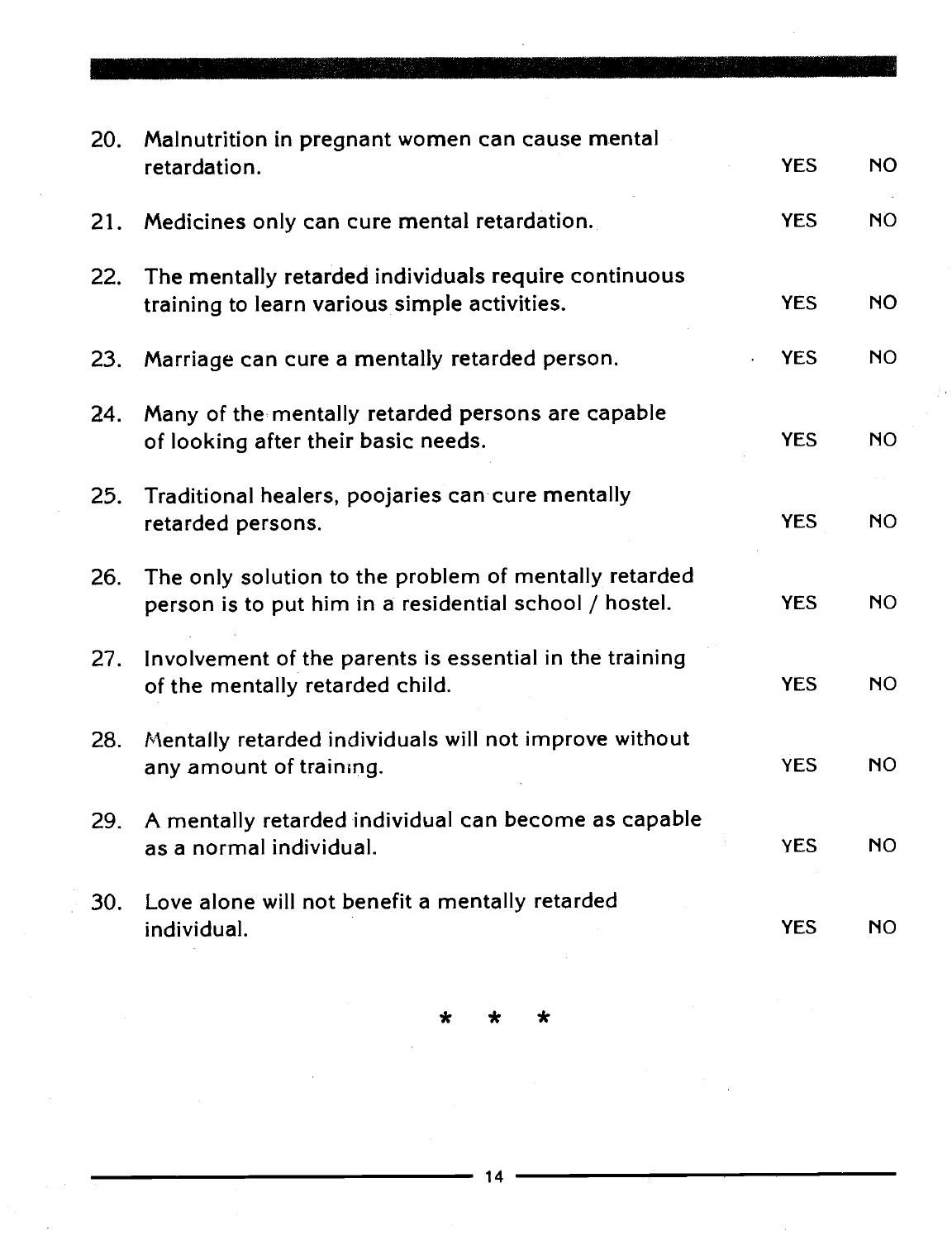# राष्ट्रीय मानसिक विकलांग संस्थान मनोविकास नगर, सिकन्द्राबाद - 500 009. A.P. INDIA. एन. आई. एम. एच. जी ई एम प्रशनावली

अनुदशः

जेसा कि आप जानते हे कि कुछ लोगो की बुद्धि तेज होती है और कुछ की कम और कुछ लोगो की सामान्य से भी बहुत कम । जब व्यक्ति में बुद्धिमत्ता सामान्य से भी बहुत कम होती है तो उन्हें मन्द बुद्धि कहा जाता है ।

सामान्य मन्द बुद्धि व्यक्तियों से संबंधित नीचे 30 प्रशन दिये गये है जिनका किसी भी व्यक्ति विशेष के साथ साम्वन्य नही है। यदि आप प्रशन से सहमत हे तो आप "हां" पर घेरा लगा दें और यदि असहमत है तो आप "नही" पर घेरा लगा दें । यह आवश्यक है कि इन प्रश्नों का उत्तर जल्दी दें ।

| 1. | मन्द बुद्धि केवल बच्चों में ही पाई जाती है ।                            | हां | नहीं |
|----|-------------------------------------------------------------------------|-----|------|
| 2. | मन्द बुद्धि लोगो में भी व्यक्तिगत मतभेद होता है ।                       | हां | नहीं |
| 3. | मन्द बुद्धि छूत की बीमारी है ।                                          | हां | नहीं |
| 4. | कुछ मन्द बुद्धि लोग सामान्य लोगो की तरह सशक्त होते है ।                 | हां | नहीं |
| 5. | मन्द बुद्धि लोग किसी सीमा तक अपनी देख भाल स्वयं कर सकते है ।            | हां | नहीं |
| 6. | मन्द बुद्धि और मानसिक रोग एक ही है ।                                    | हां | नहीं |
| 7. | मन्द बुद्धि लोगो को पूर्ण रूप से स्वस्थ किया जा सकता है।                | हां | नहीं |
| 8  | अनेक मन्द बुद्धि लोग प्रशिक्षण से दूसरों के साधारण कामों में            |     |      |
|    | सहायक सिद्ध हो सकते है ।                                                | हा  | नहीं |
| 9. | ्जैसे ही मन्द बुद्धि बच्चा बड़ा होता जाता है, वह सामान्य बनता जाता है । | हां | नहीं |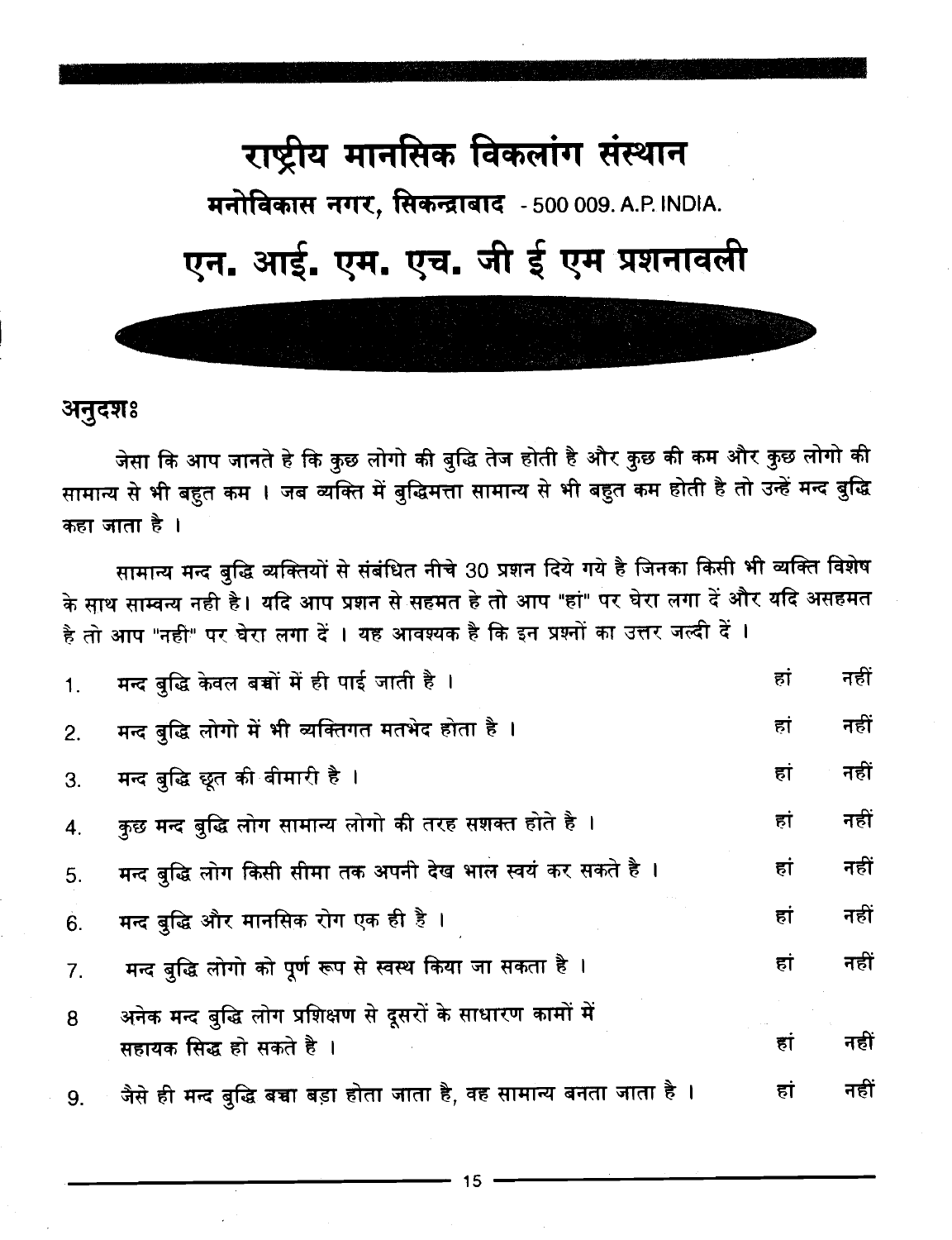| 10. | प्रायः मन्द बुद्धि लोग अप्रसन्न रहते है ।                                                                                                                                     | हां | नहीं |
|-----|-------------------------------------------------------------------------------------------------------------------------------------------------------------------------------|-----|------|
| 11. | हमारे समाज में मन्द बुद्धि की समस्या नहीं है ।                                                                                                                                | हां | नहीं |
|     | 12. हमेशा माता पिता से ही बच्चों में मन्द बुद्धि के संस्कार नही आते,<br>बल्कि मन्द बुद्धि के कारण गर्भ धारण, जन्म के बाद, बचपन तथा<br>किशोर अवस्था के दौरान भी पाये जाते है । | हां | नहीं |
| 13. | भाग्य या कर्मफल मन्द बुद्धि का कारण है                                                                                                                                        | हा  | नहीं |
| 14. | जिन बच्चों को दौरे पडते हो, वे मन्द बुद्धि ही हो, ऐसा सत्य नही है ।                                                                                                           | हां | नहीं |
| 15. | माता पिता के पाप के कारण मन्द बुद्धि बालक का जन्म होता है ।                                                                                                                   | हां | नहीं |
| 16. | मन्द बुद्धि लोग कहना नही मानते ।                                                                                                                                              | हां | नहीं |
| 17. | मन्द बुद्धि का कारण भूत-प्रेत और झाड-फूंक है ।                                                                                                                                | हां | नहीं |
| 18. | चन्द्र ग्रहण के समय गर्भ धारण करना अथवा बच्चे का जन्म होना,<br>मन्द बुद्धि होने का कारण होता है ।                                                                             | हां | नहीं |
| 19. | बचपन में दुर्घटना, तेज बुखार तथा दौरे पडने से मस्तिष्क को हानि<br>पहुंचना मन्द बुद्धि का कारण हो सकता है ।                                                                    | हा  | नहीं |
| 20. | गर्भावस्था में माताओं को पौष्टिक आहार न मिलना मन्द बुद्धि का<br>कारण हो सकता है ।                                                                                             | हां | नहीं |
| 21. | केवल दवाइयों से मन्द बुद्धि को ठीक किया जा सकता है <b>ं।</b>                                                                                                                  | हां | नहीं |
| 22. | मन्द बुद्धि लोगों को विभिन्न साधारण कामों को सीखने के लिए<br>लगातार अभ्यास करना पडता है ।                                                                                     | हां | नहीं |
| 23. | मन्द बुद्धि व्यक्ति विवाह से ठीक हो सकता है।                                                                                                                                  | हा  | नहीं |
| 24. | अनेक मन्द बुद्धि व्यक्ति भी अपनी दैनिक आवश्यकता ओं को पूरा<br>करने के काबिल हो सकते है ।                                                                                      | हां | नहीं |
| 25. | पारम्परिक तांत्रिक तथा पूजारी मन्द बुद्धि व्यक्तियों को स्वस्थ कर सकते हैं ।                                                                                                  | हां | नहीं |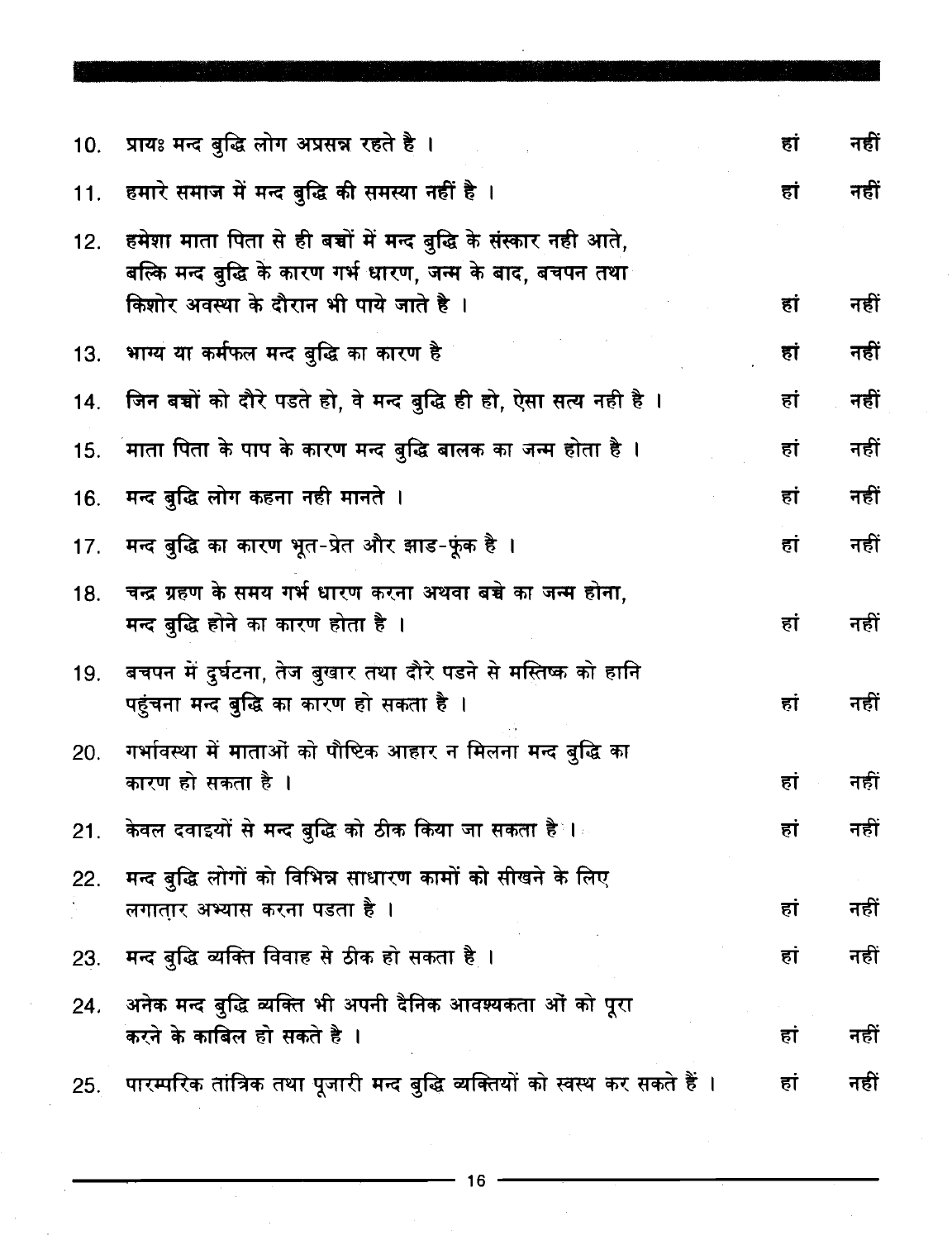|     | 26. छात्रावास में ही रहना मन्द बुद्धि व्यक्ति की समस्या का हल है।                      | हा  | नहीं |
|-----|----------------------------------------------------------------------------------------|-----|------|
| 27. | मन्द बुद्धि बालक को प्रशिक्षण देने के लिए माता पिता का<br>सहयोग जरूरी है।              | हां | नहीं |
| 28. | मन्द बुद्धि लोगों को कितना भी प्रशिक्षण क्यों न दिया जाये उनमें<br>सुधार नही हो सकता । | हां | नहीं |
|     | 29. मन्द बुद्धि मनुष्य सामान्य व्यक्ति की तरह समर्थ हो सकता है                         | हां | नहीं |
|     | 30. मात्र प्रेम से मन्द बुद्धि व्यक्ति को लाभ नहीं हो सकता ।                           | हा  | नहीं |

 $\star$ 

 $\sim$ 

 $17$ 

 $\frac{1}{2}$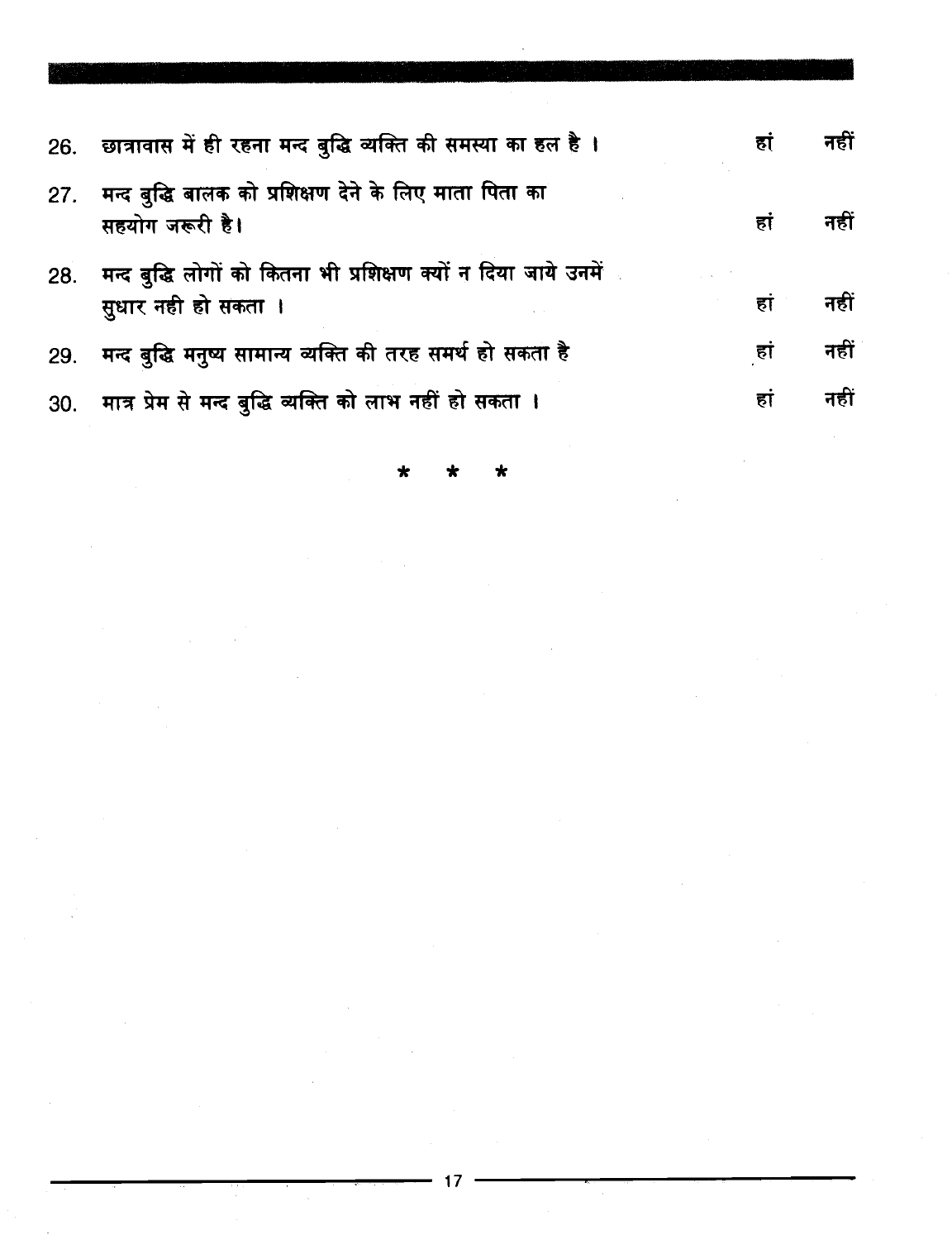### జాతీయ మానసిక వికలాంగుల సంస

మనోవికాస్ నగర్, సికింద్రాబాద్ - 500 009. A.P. INDIA.

# ఎన్.ఐ.ఎమ్.హెచ్. జె ఇ మ్ వ్రశ్నావళి

కొంతమంది వ్యక్తులు ఎక్కువ తెలివిగలవారు ఉంటారు. కొంతమందికి మామూలు తెలివి ఉంటుంది, మరి కొంత మందికి మామూలు కన్నా తక్కువ తెలివి ఉంటుంది. మామూలు మనుషుల కన్న అతి తక్కువ తెలివి ఉన్న వ్యక్తులను మందబుద్ధి గలవారు అందురు.

ఈ క్రింద 30 వాఖ్యములు మందబుద్ధి వ్యక్తులకు సంభందించినవి. వాక్యమును ఒప్పుకుంటే 'అవును' అని, ఒప్పుకోక పోతే 'కాదు' అని గుండ్రముగా గీత చుట్టవలెను. ఈ మ్రాప్టేఫ్ సి త్వరగా పూర్తి చేయుట ముఖ్యము.

| 1. మందబుద్ధి ఆనే సమస్య పిల్లలోనే ఉంటుంది. | అవును కాదు                                                                                                                                                                                                                                                                                                                                                      |            |
|-------------------------------------------|-----------------------------------------------------------------------------------------------------------------------------------------------------------------------------------------------------------------------------------------------------------------------------------------------------------------------------------------------------------------|------------|
|                                           | అవును                                                                                                                                                                                                                                                                                                                                                           | కాదు       |
|                                           | అవును                                                                                                                                                                                                                                                                                                                                                           | కాదు       |
|                                           | అవును                                                                                                                                                                                                                                                                                                                                                           | కాదు       |
|                                           | అవును                                                                                                                                                                                                                                                                                                                                                           | కాదు       |
|                                           | అవును                                                                                                                                                                                                                                                                                                                                                           | కాదు       |
|                                           | అవును                                                                                                                                                                                                                                                                                                                                                           | కాదు       |
|                                           |                                                                                                                                                                                                                                                                                                                                                                 |            |
|                                           | మందబుద్ది గల వ్యక్తుల మధ్య తేడా ఉంటుంది.<br>3. మందబుద్ధి ఆనునది అంటువ్యాధి.<br>4. మందబుద్ధి గలవారు మామూలు వ్యక్తులవలె చురుకుగా ఉంటారు.<br>5. మందబుద్ధి గలవారు వారి పనులు కొంతవరకు వారే చేసికొనగలరు.<br>6. మందబుద్ధి అనునది పిచ్చితనము.<br>మందబుద్ది గల వ్యక్తులు పూర్తిగా నయము కాగలరు.<br>ఎక్కువ మంది మందబుద్ధి గలవారు ఇతరులకు సులువైన<br>పనులలో సాయము చేయగలరు. | అవును కాదు |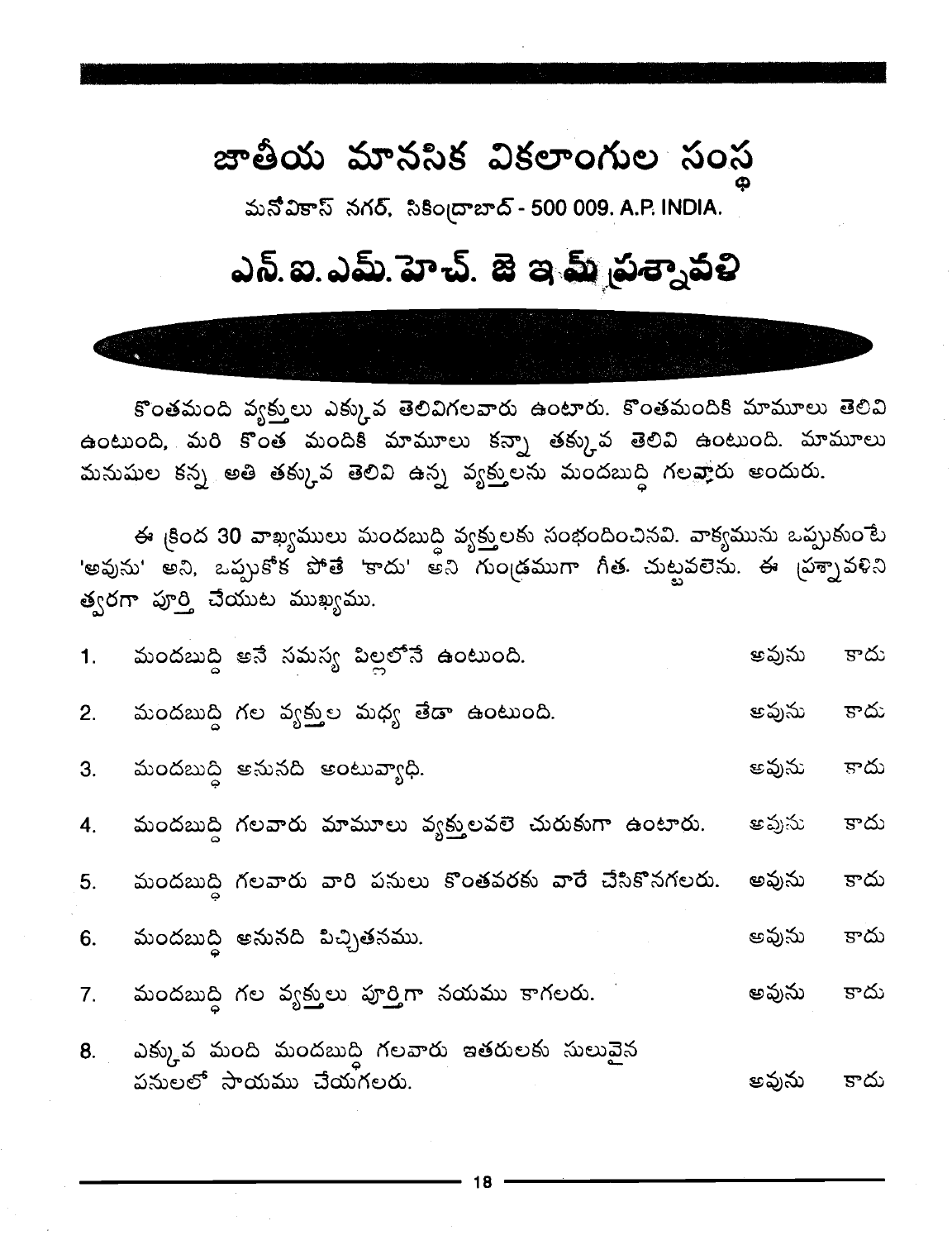|     | 9. మందబుద్ది గల పిల్లలు పెరిగే కొలది <sub>(</sub> కమముగా మామూలు<br>వ్యక్తులు కాగలరు.                                                                                    | అవును కాదు |      |
|-----|-------------------------------------------------------------------------------------------------------------------------------------------------------------------------|------------|------|
|     | 10.  మందబుద్ధి గల వ్యక్తులు మామూలుగా ఎల్లప్పుడు<br>దుఃఖితులై ఉంటారు.                                                                                                    | అవును కాదు |      |
|     | 11.  మందబుద్ధి అనే సమస్య మన సంఘములో లేదు.                                                                                                                               | అవును కాదు |      |
|     | 12.  మందబుద్ధి అనే సమస్య ఎల్లప్పుడు తల్లితండ్రుల నుండి పిల్లలకు<br>వచ్చేది కాకపోవచ్చు. కాని గర్భముతో నున్నప్పుడు, పుట్టిన<br>తరువాతను, చిన్నతనములోను మరియు యవ్వన దశలోను |            |      |
|     | వేరే కారణముల వలన రావచ్చును.                                                                                                                                             | అవును      | కాదు |
|     | 13.  మందబుద్ధి అనునది ఖర్మ వలన వచ్చును.                                                                                                                                 | అవును కాదు |      |
|     | 14.  మూర్చ / సొమ్మ  రోగము  ఉన్న  సతి  పిల్లవానిలో  మందబుద్ధి<br>కలగక పోవచ్చును.                                                                                         | అవును      | కాదు |
|     | 15.  తల్లితండ్రుల పాపము వలన మందబుద్ధి గల పిల్లలు జన్మించెదరు.                                                                                                           | అవును      | కాదు |
|     | 16. -మందబుద్ధి వ్యక్తులు చెప్పిన మాట వినరు.                                                                                                                             | ఆవును      | కాదు |
| 17. | మందబుద్ధి అనునది మంత్రతంత్రాల వలన వచ్చును.                                                                                                                              | ఆవును కాదు |      |
|     | 18.  తల్లి గర్చముతో నున్నప్పుడు మరియు <sub>(</sub> పసవించే<br>సమయములోను, చంద్రగహణము యొక్క (పభావము వలన<br>మందబుద్ది గల పిల్లలు పుట్టైదరు.                                | అవును      | కాదు |
|     | 19. చిన్నతనములో <sub>(</sub> పమాదాలు, తీ <sub>(</sub> వ జ్వరము, మూర్చవ్యాధి వలన<br>మెదడు దెబ్బతిన్నప్పుడు మందబుద్ధి కలుగ వచ్చును.                                       | అవును      | కాదు |
| 20. | గర్భిణీ స్త్రీలలో ఆహారలోపము వలన పుట్టిన పిల్లలకు<br>మందబుద్ధి కలగవచ్చును.                                                                                               | అవును      | కాదు |